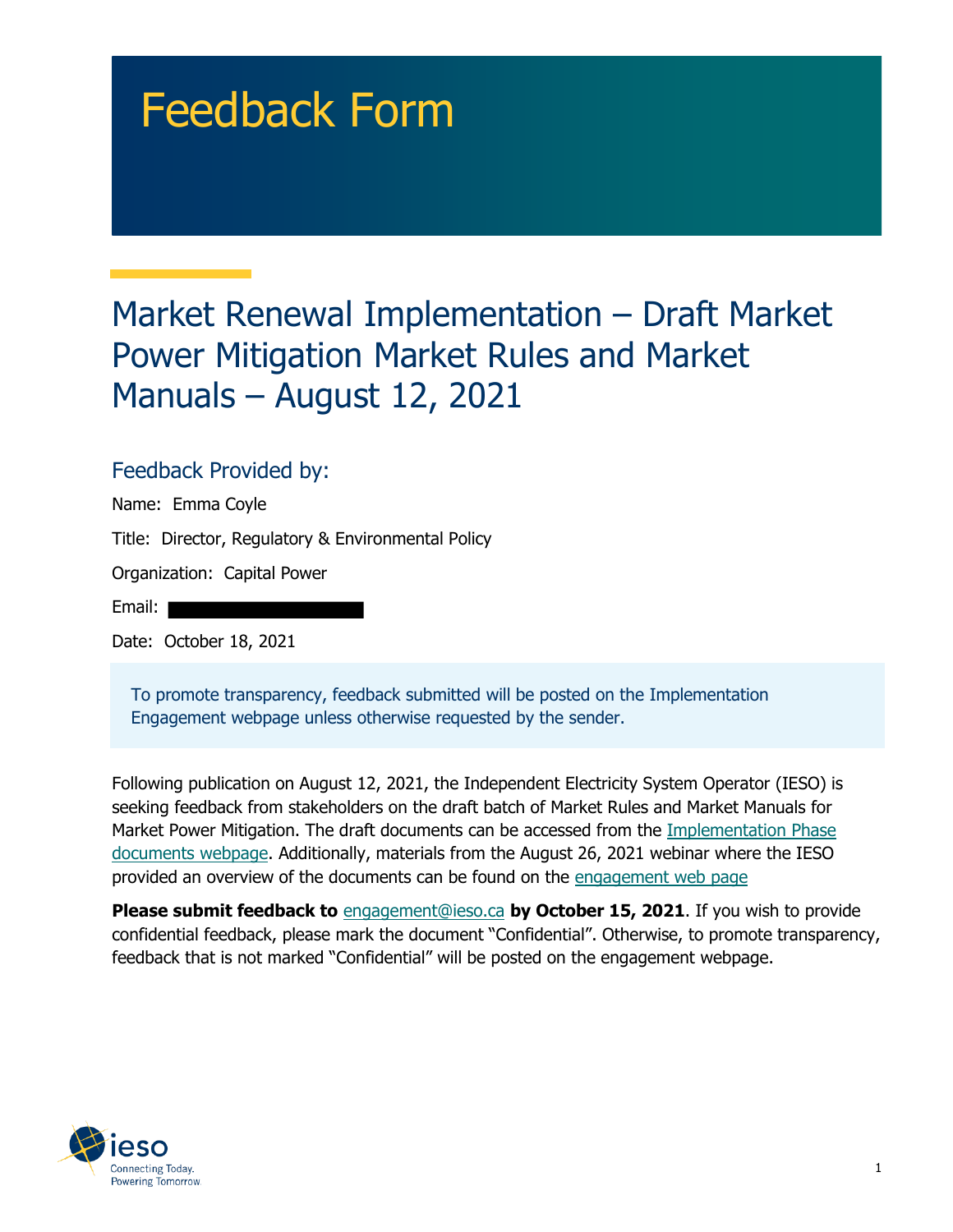### Market Rules – Chapter 7

What feedback do you have on the Chapter 7 draft market rule amendments?

| <b>Section / Topic</b> | <b>Feedback</b>                                                                                                                                                                                                                                                                                                                                                                                                                                                                                                                                                                                                                                                                                                                                                                                                                                                                  |
|------------------------|----------------------------------------------------------------------------------------------------------------------------------------------------------------------------------------------------------------------------------------------------------------------------------------------------------------------------------------------------------------------------------------------------------------------------------------------------------------------------------------------------------------------------------------------------------------------------------------------------------------------------------------------------------------------------------------------------------------------------------------------------------------------------------------------------------------------------------------------------------------------------------|
| 22.1, 22.2             | 22.1.1; 22.4.2; 22.4.3 - Methods for establishing reference levels should be in<br>the Market Rules, not the Market Manuals.                                                                                                                                                                                                                                                                                                                                                                                                                                                                                                                                                                                                                                                                                                                                                     |
|                        | 22.1.2 should be deleted. As drafted, the market participant is at risk for<br>IESO failures to determine and register a reference level for the resource.                                                                                                                                                                                                                                                                                                                                                                                                                                                                                                                                                                                                                                                                                                                       |
|                        | 22.1.3 permits far too broad an information request. It places undue burden<br>on the market participant, while alleviating the IESO of its role in adequately<br>and reasonably scoping information requests to support the establishment of<br>reference levels. The market participant should not be required to provide<br>information the IESO <i>may</i> require, only information the IESO actually and<br>reasonably requires. More consideration needs to be given to how the Market<br>Rules should scope the type of information reasonably required by the IESO<br>to establish reference levels.                                                                                                                                                                                                                                                                    |
|                        | 22.1.4 should be revised to require the IESO's to make reference levels<br>available to the market participant in accordance with the Market Rules, not<br>the market manuals.                                                                                                                                                                                                                                                                                                                                                                                                                                                                                                                                                                                                                                                                                                   |
|                        | 22.2.2 - It is not clear why this amendment is required. If a market<br>participant offers below its reference level, does it face any risk of being<br>mitigated? Can the IESO provide additional detail on the purpose of this<br>amendment?                                                                                                                                                                                                                                                                                                                                                                                                                                                                                                                                                                                                                                   |
|                        | 22.2.3 and 22.3.1.9 should be deleted. As drafted these proposed<br>amendments would foreseeably cause unnecessary harm to the market, and<br>they appear to be drafted so as to permit punitive actions against a market<br>participant in retaliation for a legitimate, though protracted, dispute with the<br>IESO. As addressed above, it is unreasonable for rules to force a market<br>participant to provide any information the IESO <i>may</i> require, yet this section<br>would permit the IESO to register a value of \$0 if the market participant<br>disagrees with the scope of the IESO's information request. This drafting is<br>inconsistent with the purpose of the market power mitigation design,<br>particularly when once considers that the IESO has numerous other types of<br>information it may consider when establishing default reference levels. |
|                        | 22.5.2; 22.7.2 should be re-drafted to permit revisions under such<br>circumstances following consultation and agreement with the market<br>participant.                                                                                                                                                                                                                                                                                                                                                                                                                                                                                                                                                                                                                                                                                                                         |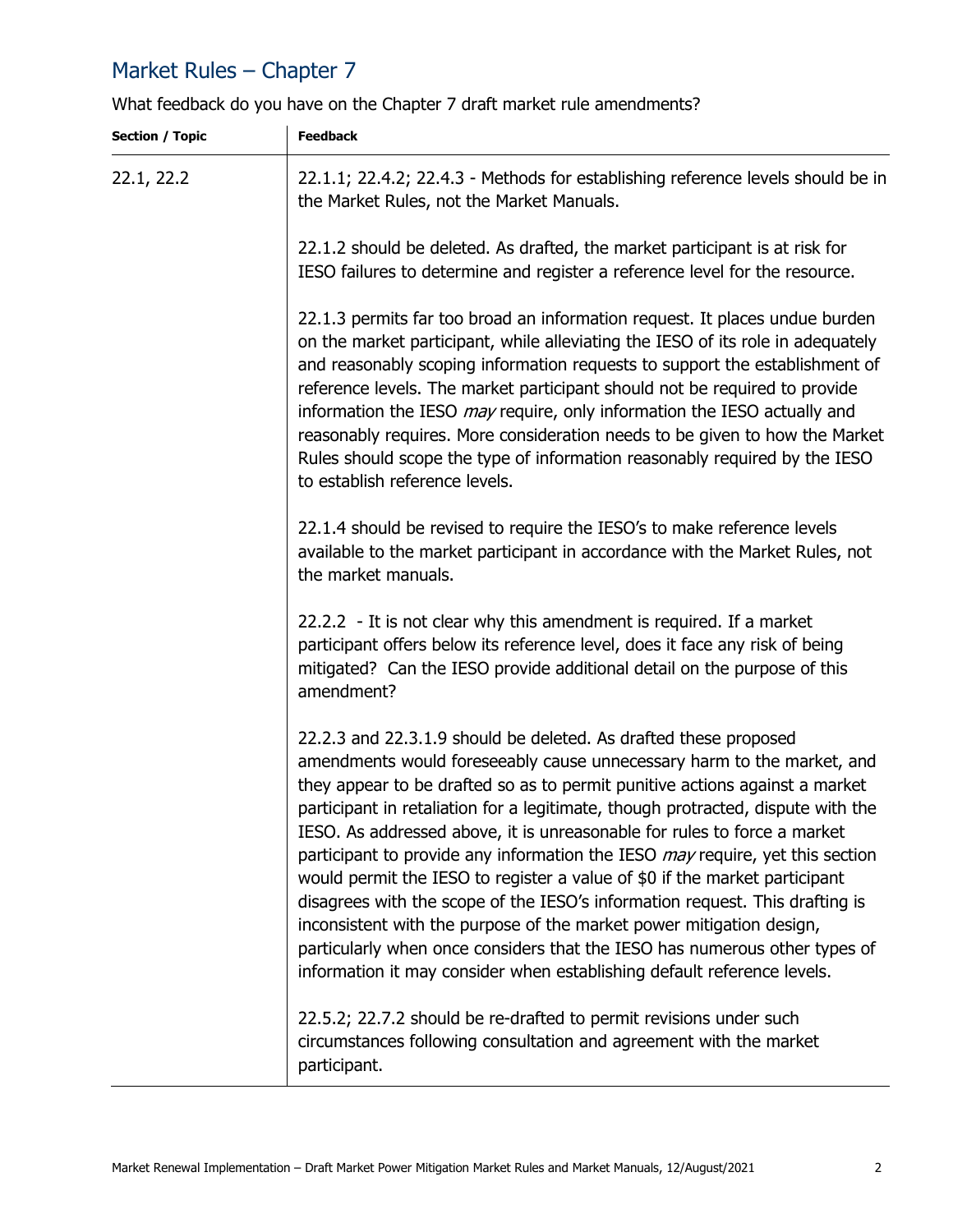22.8 - This section, taken with the rest of the proposed amendments could result in prejudice to the market participant. It permits the IESO, through delay (even if unintentional) to prevent/limit the market participant's participation in the market. If finalized, these amendments would permit the IESO to provide its preliminary view to the market participant in accordance with a timeline insufficient for the participant to review, respond, and request an independent review. The proposed amendments also place no obligation on the IESO to communicate a request to proposals to consultants in a timely manner, thereby risking further delay and harm to the participant and the market.

The drafting of 22.8 is of serious and significant concern. It should be subjected to further consultation. In the event that this request for further consultation is denied, Capital Power is interested to understand why the IESO considers these amendments to be consistent with detailed design considerations and would result in unfairly prejudicing market participants.

The market participant should not be charged the cost of the independent reviewer, since the market participant has no control over the managing the scope and work of the independent reviewer. It is understood and reasonable that the IESO wants to guard against the possibility that market participants will file unnecessary or frivolous requests for an independent review, but the cost must be appropriately and fairly balanced between the IESO and the market participant.

22.9.1 - Could the IESO provide an example of persons or entities that own, directly or indirectly, whether through subsidiaries or otherwise, voting securities carrying more than 10% of the voting rights of the market participant where the market participant's parent company is a publicly listed (TSX or NYSE) company? Are the proposed amendments intended to capture shareholders in the publicly listed parent?

22.10 – The definitions and methodologies used to calculate Broad Constrained Areas should be included in this section. All constrained areas, Potential, Broad and Narrow, should be published on, at minimum, an annual basis. The rules should specify the schedule/regularity with which constrained areas are published by the IESO.

22.10.2.3 – Material configuration changes should be a defined term, as it is unclear what this means, and therefore what would trigger an update to the list of resources in a narrow constrained area.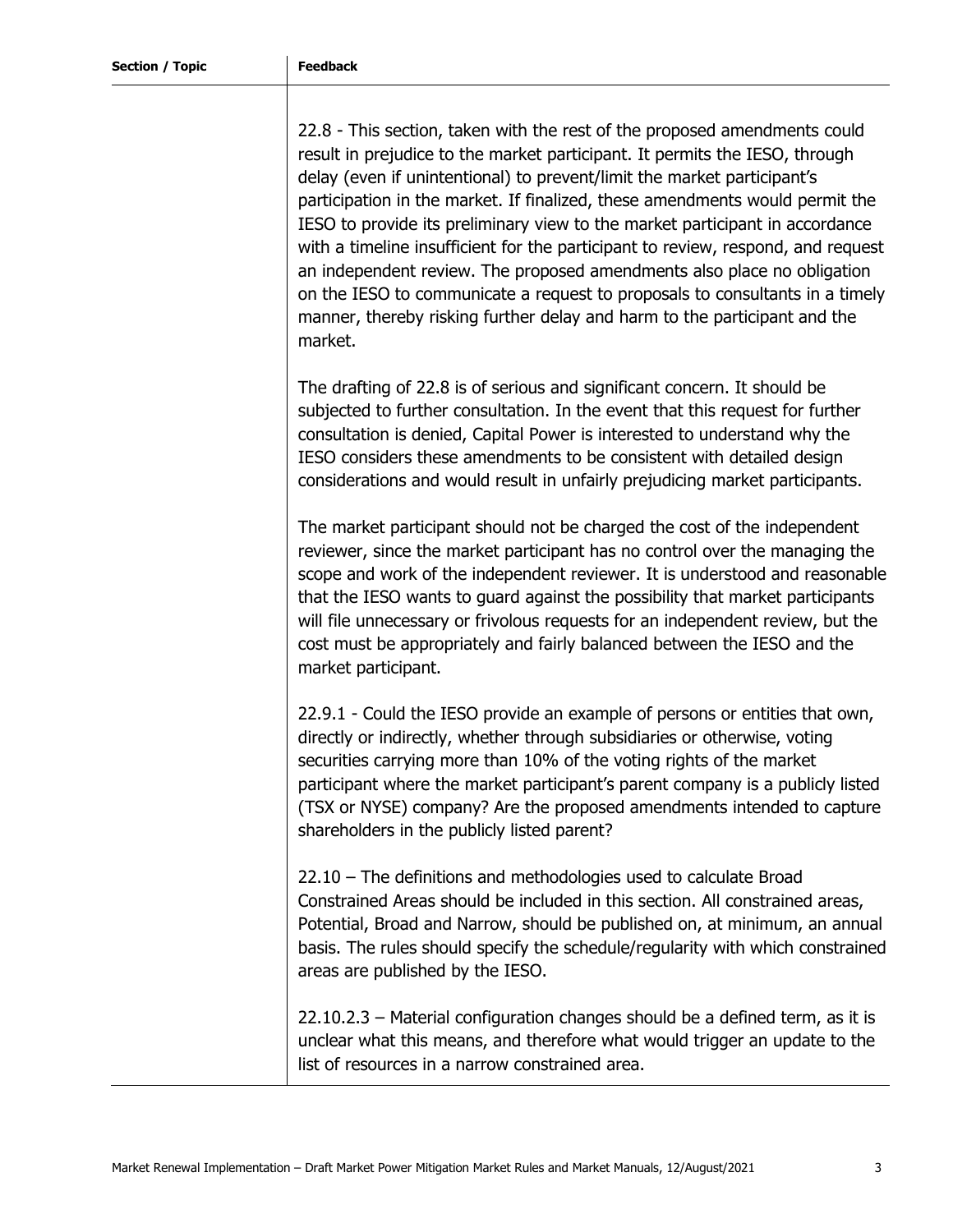22.13.1 – How does a market participant ensure that bona fide restrictions on operating conditions/capabilities are considered by the IESO when reviewing dispatch data? Does outage information override dispatch data? Or is dispatch data expected to reflect outage conditions/operating restrictions?

#### Market Rules – Chapter 3

What feedback do you have on the Chapter 3 draft market rule amendments?

| Section / Topic | <b>Feedback</b>                                                                                                                                                                                                                                                                                                                                                                                                                                                                                                                                                                                                                                                                                                                                                                                                                                                                                      |
|-----------------|------------------------------------------------------------------------------------------------------------------------------------------------------------------------------------------------------------------------------------------------------------------------------------------------------------------------------------------------------------------------------------------------------------------------------------------------------------------------------------------------------------------------------------------------------------------------------------------------------------------------------------------------------------------------------------------------------------------------------------------------------------------------------------------------------------------------------------------------------------------------------------------------------|
| 2.5.1A.6        | For reasons set out in comments relating to 22.8, and to ensure that disputes<br>related to reference level discussions are resolved in a manner that does not<br>prejudice the market participant, result in harm to competition, or distort the<br>market, this section should be revised to facilitate the timely resolution of<br>disputes between the market participant and the IESO. Is it the IESO's intent<br>that 2.5.1A.6 only be used in the event (i) an independent review has been<br>concluded, and (ii) the IESO has then registered reference level values for the<br>participant that may or may not reflect the findings of the independent<br>reviewer? If so, Capital Power recommends revising this section or the<br>dispute resolution framework more broadly, to ensure the fair and timely<br>resolution of disputes that facilitate ongoing participation in the market. |
|                 |                                                                                                                                                                                                                                                                                                                                                                                                                                                                                                                                                                                                                                                                                                                                                                                                                                                                                                      |

#### Market Rules – Chapter 11 Definitions

What feedback do you have on the new, modified, or deleted terms in Chapter 11?

| <b>Section / Topic</b>              | <b>Feedback</b>           |
|-------------------------------------|---------------------------|
| Click or tap here to<br>enter text. | No comments at this time. |

#### Market Manual 14.1

What feedback do you have on draft Market Manual 14.1?

| <b>Section / Topic</b>              | <b>Feedback</b>           |
|-------------------------------------|---------------------------|
| Click or tap here to<br>enter text. | No comments at this time. |

#### Market Manual 14.2

What feedback do you have on draft Market Manual 14.2?